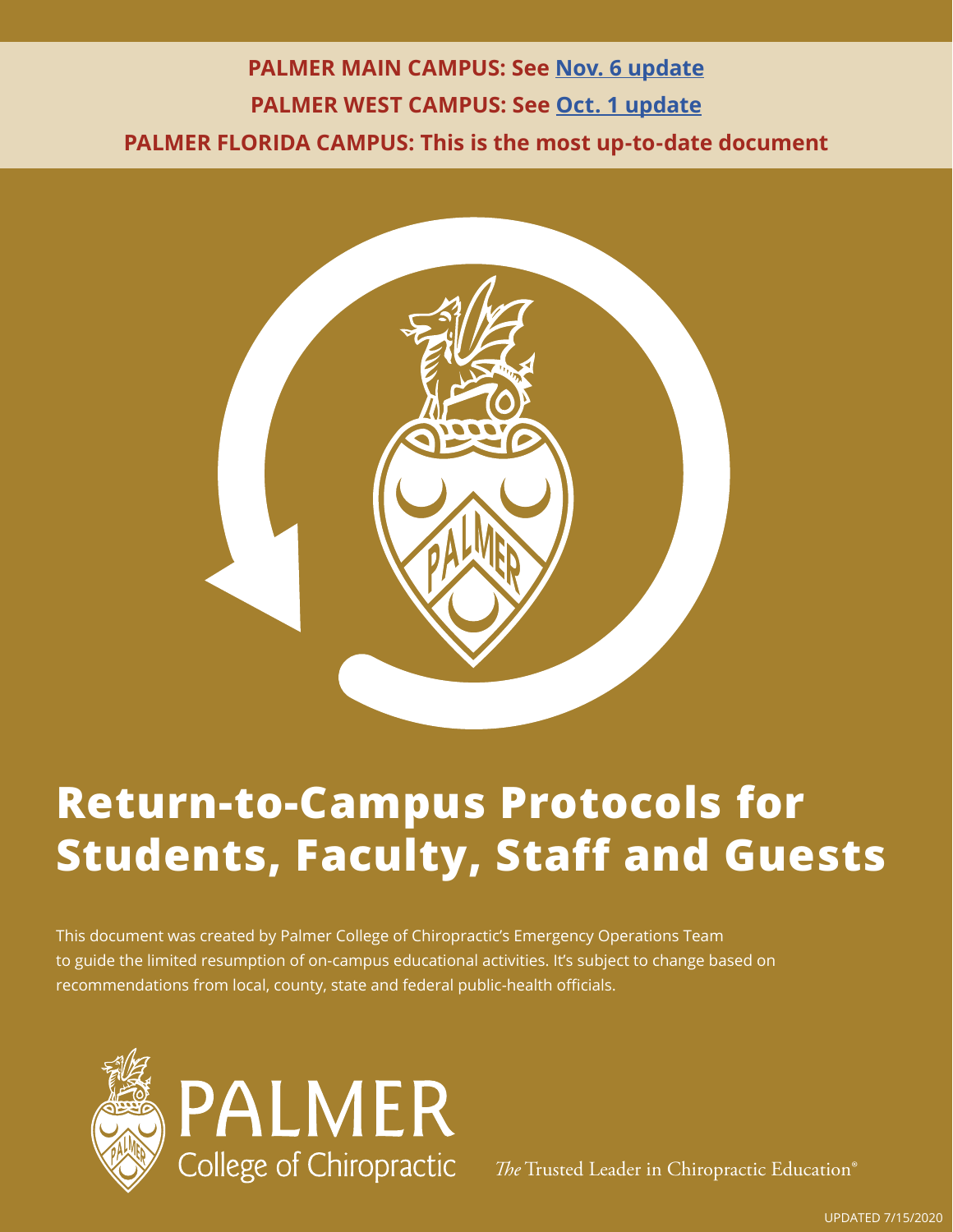#### **TABLE OF CONTENTS**

**page 3 [Safety Protocols](#page-2-0)**

**page 4 [COVID-19 Reporting](#page-3-0) Information** 

**[EXPOSURE](#page-3-0)**

**[REGISTRAR'S CONTACT](#page-3-0) INFORMATION**

#### **page 5**

**[POSITIVE DIAGNOSIS](#page-4-0) [SYMPTOMS](#page-4-0)**

**page 6 [Academics](#page-5-0)**

**[PALMER MAIN](#page-5-0)** 

**page 7 [PALMER FLORIDA](#page-6-0)** 

**page 8 [PALMER WEST](#page-7-0)** 

**page 9 Student [Communication](#page-8-0)** 

**[Student Support](#page-8-0)  Services** 

**[General Resources](#page-8-0)**

Next week we'll welcome students, faculty and staff back to campus for the first time since moving much of our operations online. We look forward to seeing you and thank you for your patience and flexibility in recent months.

We recognize the protocols that are in place for the summer term are different than what you're used to. These health and safety protocols are not based on a political or philosophical position, but are a public health response following state and federal guidelines and mandates. Given the current state of the world, we're focused on providing students with the learning resources they need while doing all we can to ensure we're able to safely continue on-campus learning.

Decisions regarding curriculum and campus protocols included input from a great number of people. College administration considered input and feedback from students, faculty, and staff on issues such as curriculum, safety precautions and student support so we could address the varying needs and concerns of the entire student body. As a result, we've modified the delivery of our curriculum.

With this input in mind, we'd like to share with you what you can expect when you return to campus.

We appreciate your flexibility as we move ahead during this uncertain time. We look forward to welcoming you back to campus.

Sincerely,

Dennis Marchiori, D.C., Ph. D. Chancellor and CEO

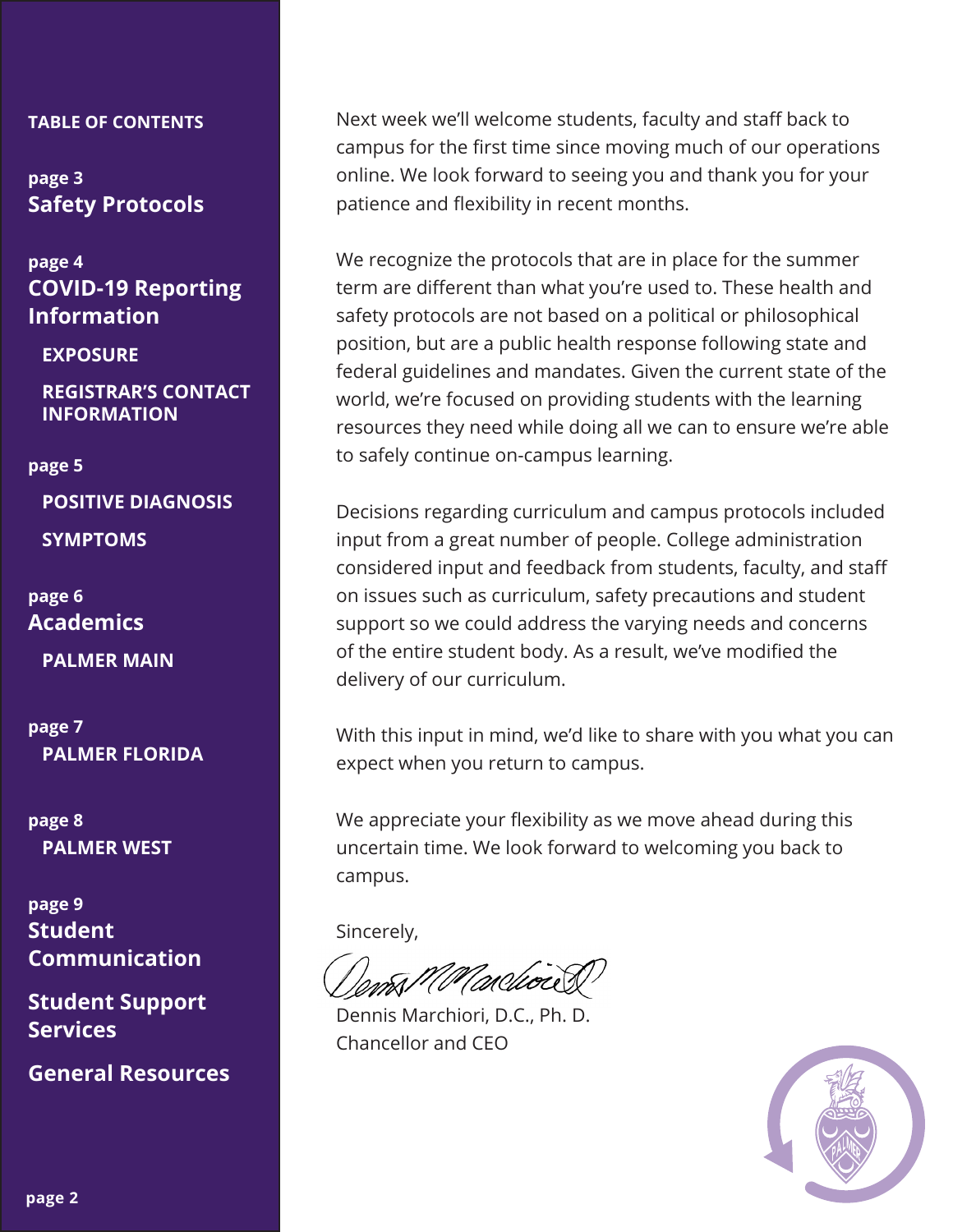# <span id="page-2-0"></span>**Safety Protocols**

The health and safety requirements, outlined below, must be followed, and will be enforced. Failure to adhere to the requirements will be promptly addressed and may lead to discipline, up to and including suspension/expulsion.

• Prior to returning to campus, all students and employees will complete a one-time COVID-19 Self-Assessment form to ascertain current health status. Individuals must then continue to conduct daily self-monitoring before coming to campus. All employees and students must be free of ANY symptoms related to COVID-19 to be on campus. Individuals who test positive for COVID-19 must stay off campus for 14 days, even if they're asymptomatic.

#### **STUDENTS:**

Complete the following [Self-Assessment Acknowledgement Form](https://forms.office.com/Pages/ResponsePage.aspx?id=raWysUySNk6ftMdQ05FYxN3sIcrxzjJKh8pYqzBtVhFUMjdVTVU1RFBQN1ZUQVE5SVNCWTg3UDdGWSQlQCN0PWcu)

#### **EMPLOYEES:**

Visit Paycom to complete the Self-Assessment Acknowledgement Form

- . Please watch the [Safety & Security PowerPoint presentation](https://blogs.palmer.edu/profiles/files/2020/03/return-general-safety-protocols.pptx) for more details about safety protocols for returning to campus.
- **Protective face coverings are always required in classrooms, clinics and in campus common areas such as the Library, Skywalk, hallways, etc. where six-foot social distancing cannot be maintained**. Face coverings must cover the nose, mouth and chin. Instructors may lecture without a facemask, for voice clarity, provided they maintain six-foot social distancing.
- Enhanced disinfection will be done nightly using EPA-approved disinfectant. Common and high-touch areas will be cleaned frequently during the day.
- Hand sanitizers and disinfectant solutions will be available in classrooms and around campus.
- All employees and students are encouraged to wash their hands frequently for 20 seconds and avoid touching their faces.
- Visitors will be expected to check-in at the Welcome Center, answer health-screening questions and have their temperature taken.

**PROTOCOLS** 

• All people entering the Palmer Clinics will be screened by clinic personnel through a series of health questions and will have their temperature taken upon entry. Anyone entering the Palmer Clinics will also be required to wear a mask at all times. **SAFETY**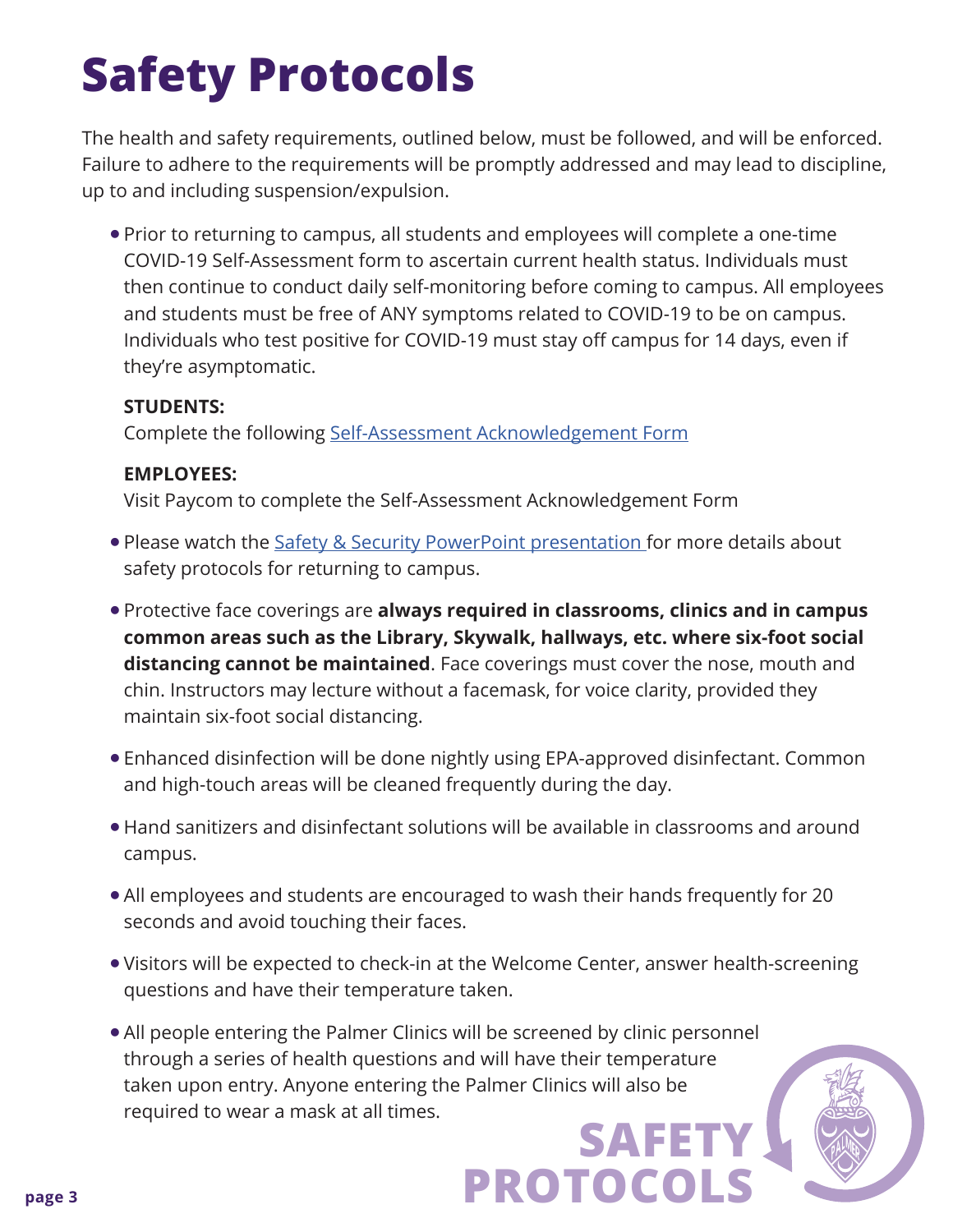## <span id="page-3-0"></span>**COVID-19 Reporting Information**

If you've been exposed to or have tested positive for COVID-19, follow the steps below. The student attendance policy is still in effect but we'll work with students as they report.

#### **EXPOSURE**

Potential exposure is defined as household contact, or notification that you were in close contact with someone who has tested positive for COVID-19.

If you have been exposed to COVID-19, please do the following:

- 1. Complete the [Report Potential Exposure Form](https://forms.office.com/Pages/ResponsePage.aspx?id=raWysUySNk6ftMdQ05FYxBZEdglk7epGiP8DWBRWc-FUM0hRT0tER05ESUxJWDc5UU8zQ00xWFIyTy4u) 
	- A representative from the College will contact you with additional information and instructions.
- 2. **STUDENTS:** Report your absence as soon as possible to the Campus Registrar, who will notify faculty of your absence from registered courses.

**COVID-19** 

- 3. **EMPLOYEES:** Report your absence as soon as possible to Human Resources.
- 4. If Palmer College is notified of a positive case, we'll take the appropriate action to sanitize the affected areas. We'll also directly notify members of the campus community who were known to be in close contact with the individual.

#### **REGISTRAR'S OFFICE CONTACT INFORMATION**

**Palmer Main**  563-884-5654 [registrar.ia@palmer.edu](Mailto:registrar.ia@palmer.edu)

**Palmer Florida**  386-763-2785 [registrar.fl@palmer.edu](mailto:registrar.fl@palmer.edu)

**Palmer West**  408-944-6065 [registrar.ca@palmer.edu](mailto:registrar.ca@palmer.edu)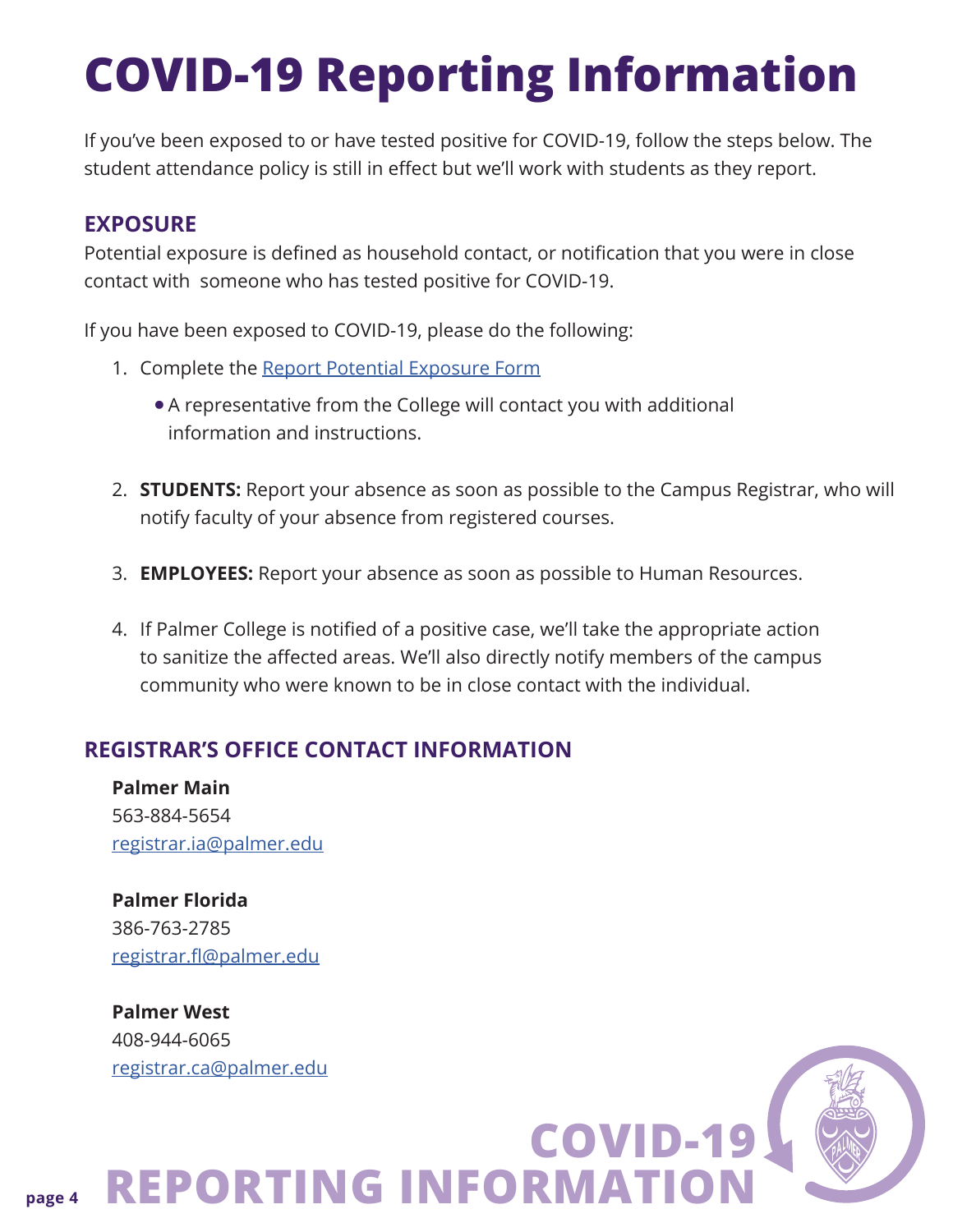#### <span id="page-4-0"></span>**POSITIVE DIAGNOSIS**

If you have tested positive for COVID-19:

- 1. Complete the [Report Positive Diagnosis Form](https://forms.office.com/Pages/ResponsePage.aspx?id=raWysUySNk6ftMdQ05FYxBZEdglk7epGiP8DWBRWc-FURU1SUEs5SktRNDRGVzVZSDFXSDg3OFBXSy4u)
	- A representative from the College will contact you with additional information and instructions.
	- Prior to returning to campus, employees and students must have completed the quarantine period, be fully recovered and complete the [Request to](https://forms.office.com/Pages/ResponsePage.aspx?id=raWysUySNk6ftMdQ05FYxBZEdglk7epGiP8DWBRWc-FUNVJNSE9TUFRQUEdVVlNDVFYySk5JUkFNUi4u)  [Return to Campus Form.](https://forms.office.com/Pages/ResponsePage.aspx?id=raWysUySNk6ftMdQ05FYxBZEdglk7epGiP8DWBRWc-FUNVJNSE9TUFRQUEdVVlNDVFYySk5JUkFNUi4u)
- 2. **STUDENTS:** Report your absence as soon as possible to the Campus Registrar, who will notify faculty of your absence from registered courses.
- 3. **EMPLOYEES:** Report your absence as soon as possible to Human Resources.

#### **SYMPTOMS**

People with COVID-19 have had a wide range of symptoms reported – ranging from mild symptoms to severe illness. **Symptoms may appear 2-14 days after exposure to the virus.** People with these symptoms may have COVID-19:

- **Fever or chills**
- $\bullet$  Cough
- Shortness of breath or difficulty breathing
- $\bullet$  Fatigue
- Muscle or body aches
- $\bullet$  Headache
- $\bullet$  New loss of taste or smell
- $\bullet$  Sore throat
- Congestion or runny nose
- Nausea or vomiting
- $\bullet$  Diarrhea

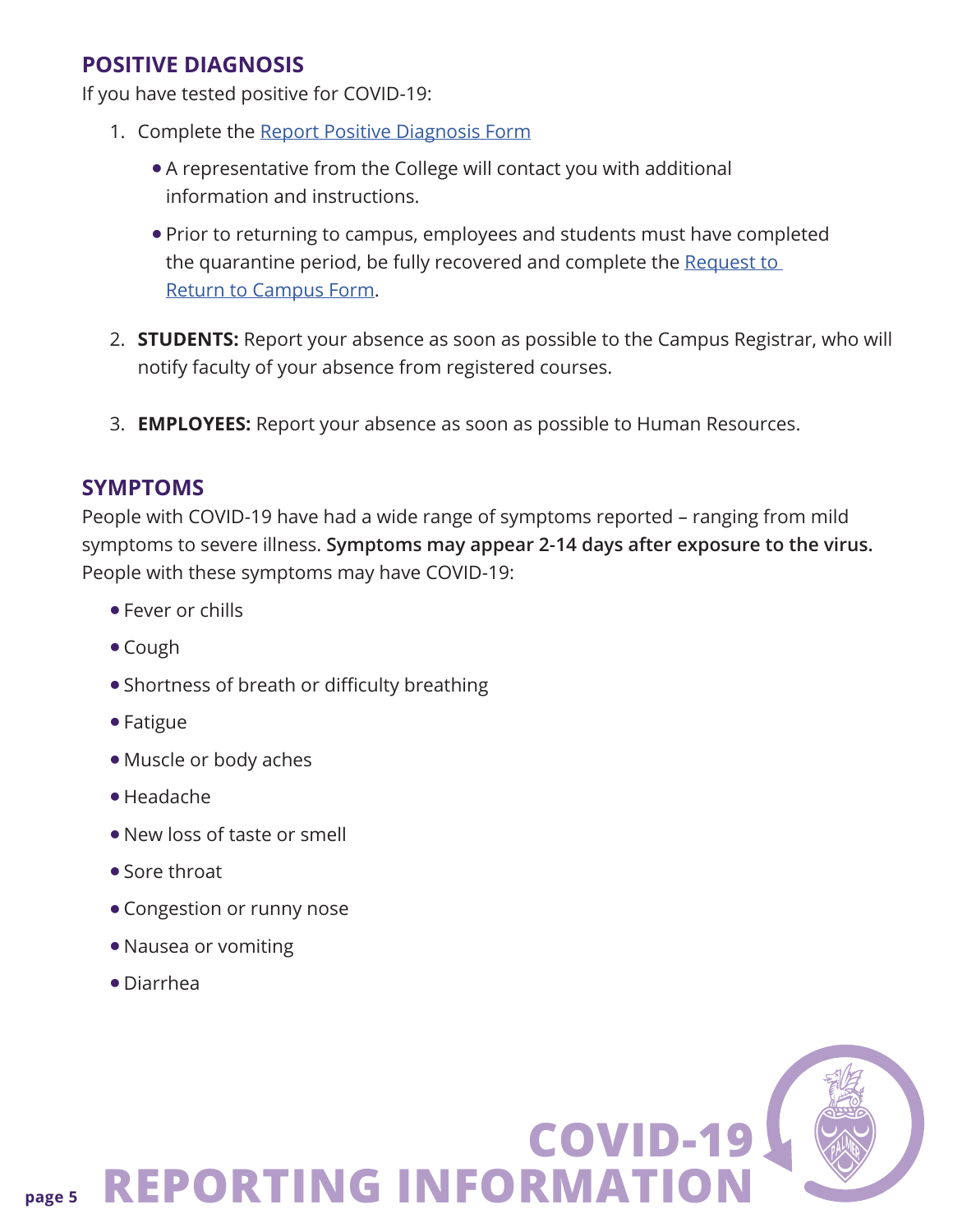## <span id="page-5-0"></span>**Academics**

#### **PALMER MAIN**

- The summer academic term will begin July 14, 2020.
- Palmer College will resume hands-on/lab instruction and follow a hybrid model of course delivery.
	- For courses that contain lecture and lab/hands-on instruction, lectures will remain online, and hands-on instruction will occur in the classroom or lab.
	- l Lecture-only courses will remain online. The College will continue to monitor social distancing guidelines and return to delivering lectures in-person once restrictions permit larger group gatherings.
- Written and practical examinations will be administered on campus in a proctored environment complying with social-distancing guidelines.
- A schedule of optional, make-up sessions to practice and receive personal feedback on hands-on skill development will be available to interested students. These sessions will be offered during the curricular day, evenings and on select weekends for your convenience. Specific information regarding schedules and sign-up will be provided to students as they are finalized.
- Enhanced safety precautions and social-distancing practices will be in place on campus, including classrooms and labs, to safeguard the entire campus community.
- Students should closely monitor course syllabi, Brightspace pages and Palmer email for the most up-to-date information and course requirements.
- PASS Tutoring will be coordinated by the academic counselors and will be delivered electronically via Brightspace, Teams, Zoom, etc.
- No Student Council, clubs, events or activities will be held in person at least through Week 5.
- Limited, designated space will be available on campus for students to social distance while studying and for remote participation of courses.

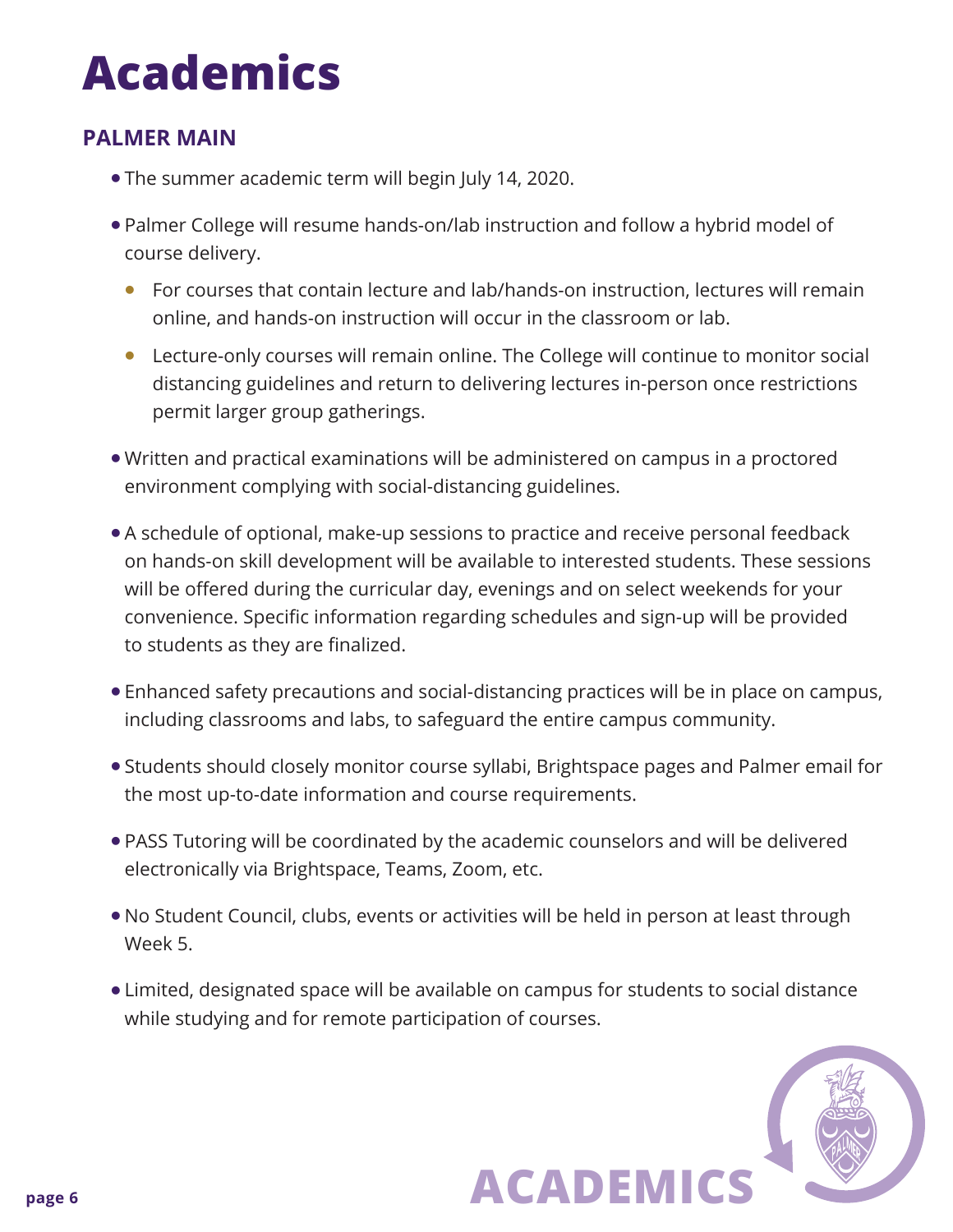#### <span id="page-6-0"></span>**PALMER FLORIDA**

- All course lectures will begin July 14 and will be delivered online.
- You may choose to attend some or all your skills-based labs remotely or in-person. You don't need to report this to anyone or formally declare your plans.
- Limited, designated space will be available on campus for students to social distance while studying and for remote participation of courses.
- Students should closely monitor course syllabi, Brightspace pages and Palmer email for the most up-to-date information and course requirements.
- Make-up sessions for the missed spring term hands-on instruction will be offered during the summer term after normal class hours. You can participate in these make-up sessions regardless of whether you're attending summer term scheduled classes in-person or remotely. Details for scheduling make-up sessions will be sent to your Palmer emails shortly.
- No make-up sessions for summer term hands-on instruction will be offered during the fall term.
- No Student Council, clubs, events or activities will be held in person at least through Week 5.
- Center for Business Development events and programs will be delivered remotely.
- PASS Tutoring will be coordinated by the academic counselors and will be delivered electronically via Brightspace, Teams, Zoom, etc.
- A modified TOAL experience, intended to meet the priority needs of the College, will be offered at a later date. Details will be provided as they are finalized.

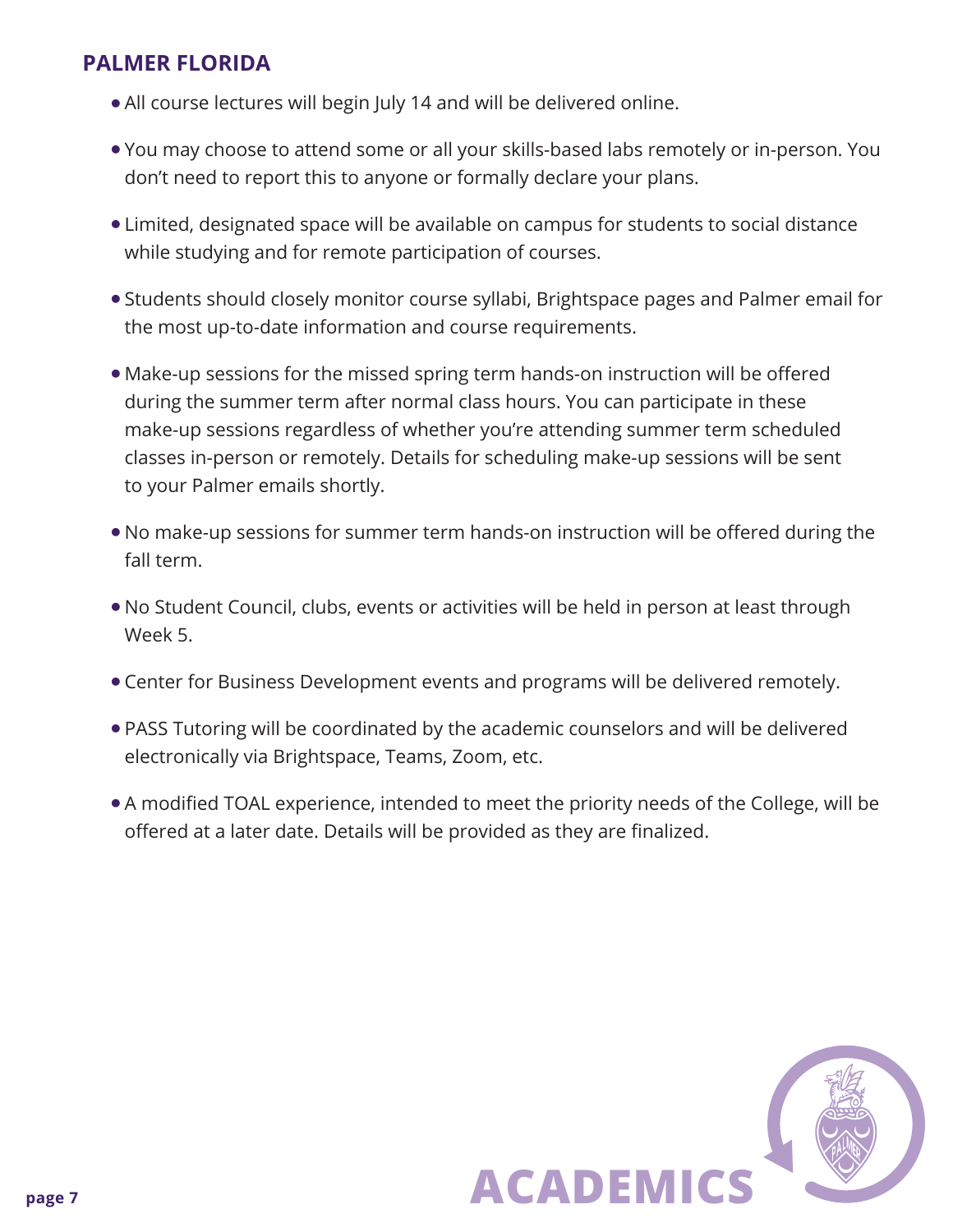#### <span id="page-7-0"></span>**PALMER WEST**

Santa Clara County still has orders that prohibit the delivery of face-to-face education with no established end date. The COVID-19 situation continues to be very fluid and unpredictable. However, based on the current information and a desire to provide students with as much certainty as possible, the following timeline for return to campus is anticipated. The following information may change.

- The summer academic term will begin July 13, 2020.
- Clinics will continue to operate as they are currently.
- l Lectures will remain online for the entire Summer term.
- The target date for resumption of hands-on elements of courses (labs) is August 17, 2020. Until then, those courses will also remain online. However, be aware that the current County order will need to change to allow for Palmer to resume in-person instruction of any kind. The College will continue to monitor the County regulations and will return to delivering lectures and labs in-person when permitted.
- To provide sufficient time for students to prepare for on-campus instruction again, Palmer will confirm or change the target date for resumption of hands-on instruction no later than July 24, 2020.
- When it can be done in compliance with the County order, written and practical examinations may be administered on campus in a proctored environment.
- The Academic administration has developed a package of 270+ contact hours of faculty-led in-person instruction to practice and receive personal feedback on hands-on skills development missed during the Spring and Summer 2020 terms. It will be available to students once Palmer is able to resume hands-on instruction. These sessions will be offered during the curricular day (activity and lunch hours), evenings and on select weekends for student convenience.
- Enhanced safely precautions and social distancing practice will be in place on campus, including classrooms and labs, to safeguard the health and well-being of the campus community.